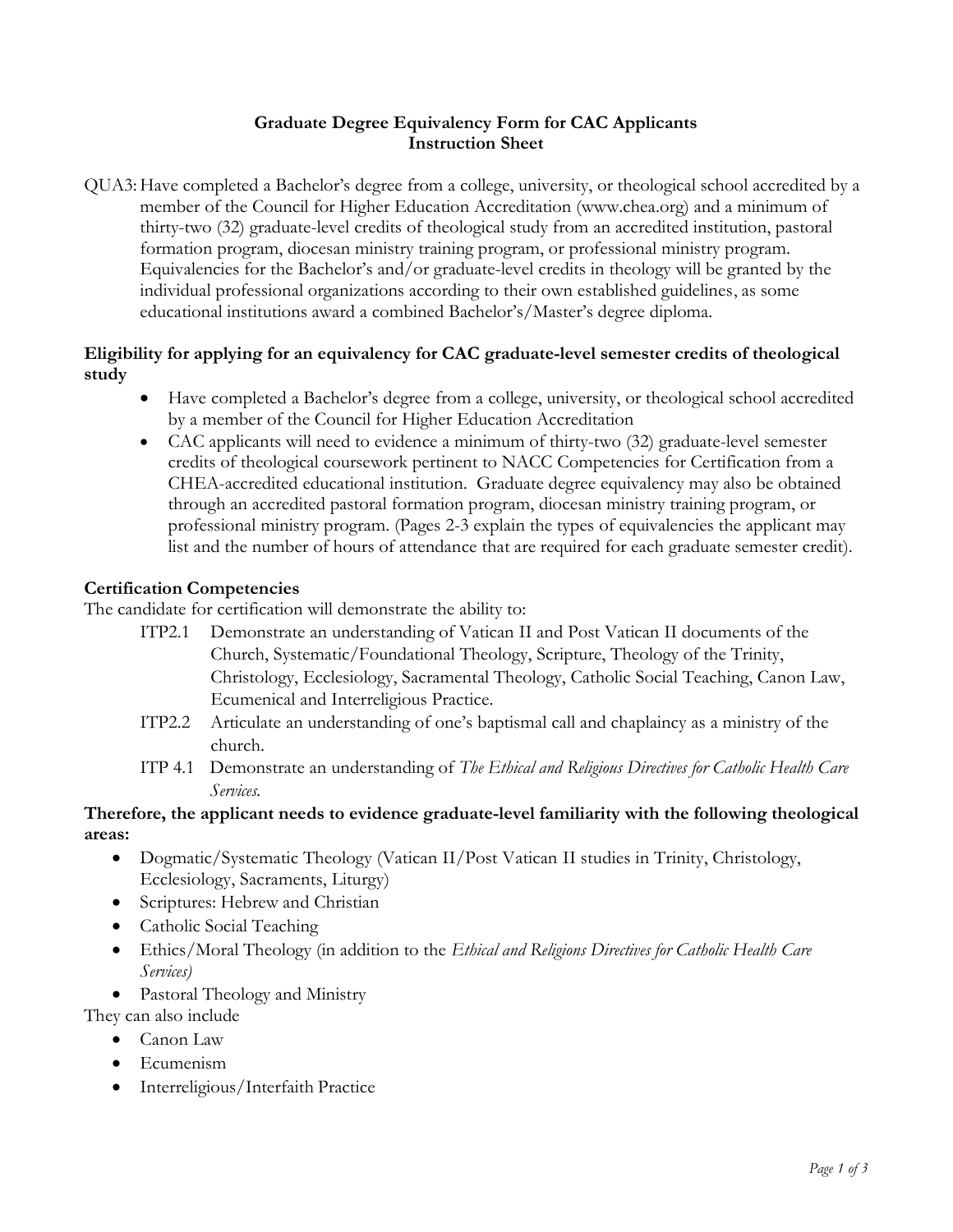How to count what counts?

What will be allowed to count toward evidencing the thirty-two (32) graduate semester credit equivalency in core coursework pertinent to NACC Competencies for Certification?

- 1. Graduate-level theological course work (as many credits as applicable) from a CHEAaccredited school
	- a. What is needed: Transcripts
	- b. Each credit is considered 1 graduate semester credit.
- 2. Graduate-level theological course work from a non-CHEA-accredited school (up to 15 graduate semester credits)
	- a. What is needed Transcripts
	- b. Each credit is considered .5 graduate semester credit
- 3. Professional ministry training programs applicable to pastoral care ministry (up to 16 graduate semester credits)
	- a. What is needed Proof of completion from the institution including curriculum, hours required, and fulfillment expectations (lay formation or permanent diaconate program)
	- b. Every 100 hours is 1 graduate semester credit
- 4. Professional development, such as, audited graduate courses, continuing education (up to 10 graduate semester credits)
	- a. What is needed Listing of event title, date, CEUs or total hours (50-60 min.)
	- b. Every 100 hours is 1 graduate semester credit
- 5. NACC-approved webinars, e-learning sessions, or webinar recordings (contact NACC for approved listing), (up to 10 graduate semester credits)
	- a. What is needed Listing of event title, date, CEUs or total hours (50-60 min.)
	- b. Every 100 hours is 1 graduate semester credit

#### 6. Mentored/Supervised Education, such as accredited CPE units (see QUA 4), or supervised education by other qualified mentors (up to 6 graduate semester credits)

a. What is needed – from mentor/supervisor/educator, a statement of what was offered and number of hours (Accredited CPE units beyond the 2 required units are eligible) b. Every 100 hours is 1 graduate semester credit

#### 7. Professional/Pastoral teaching/writing (presentations, published writings, etc.) that evidence knowledge and application of theological areas of study (up to 6 graduate semester credits)

- a. What is needed professional theological/pastoral research published in journals, conferences or professional/pastoral formation level courses, seminars, retreats with number of hours involved or required
- b. Every 100 hours is 1 graduate semester credit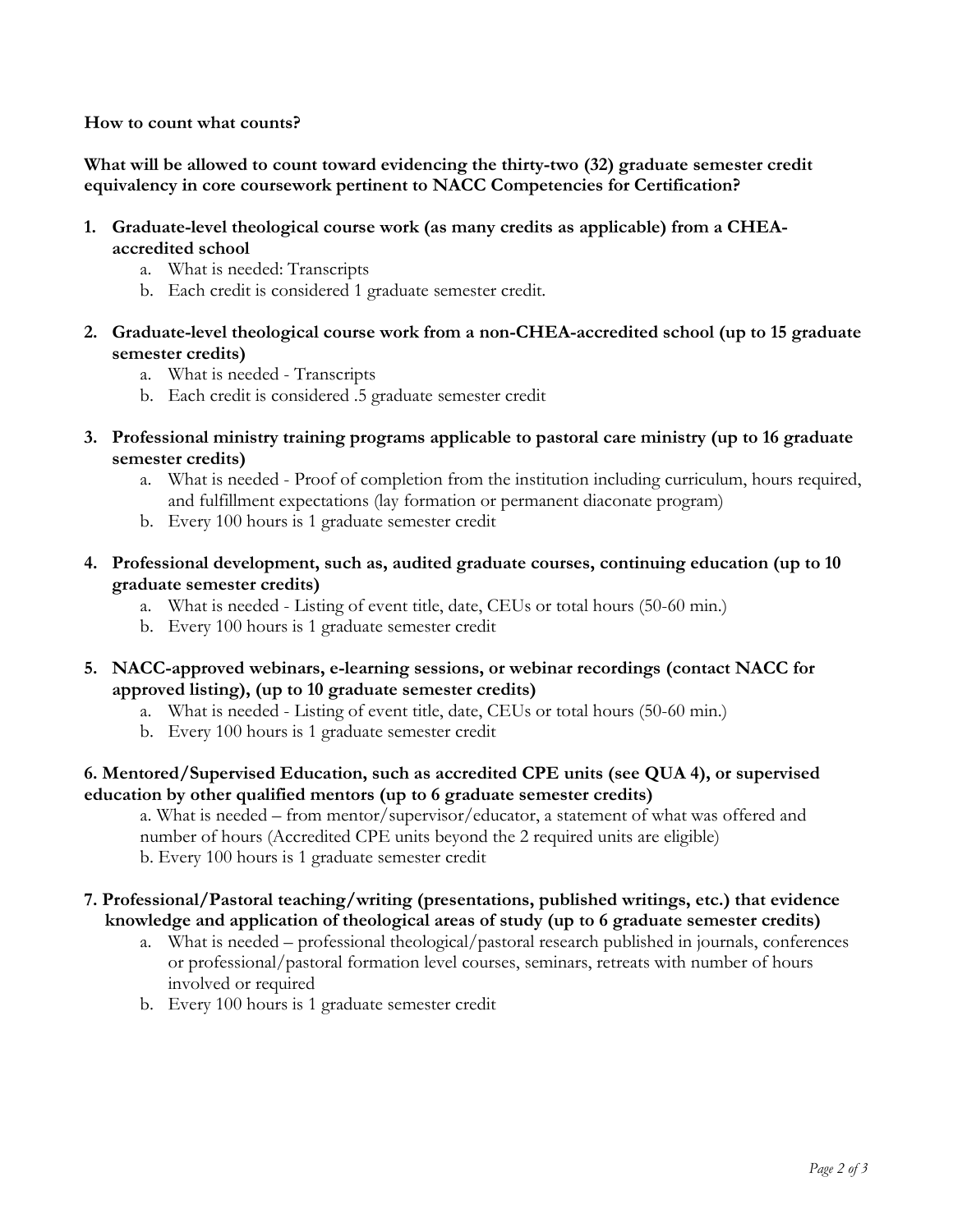- 8. Pastoral Ministry experience (in excess of the 1,000 required hour prerequisite) is eligible (up to 6 graduate semester credits)
	- a. What is needed –1. A letter from a BCC, an ACPE Educator, or a Pastor/Ministry Supervisor (with credentials) who has known applicant for at least two years who can attest to applicant's work and hours committed to work, and 2. From applicant, a 2-page essay on the work and how the work required knowledge/competence in areas of the NACC-Specific or the Common Competencies.
	- b. Every 100 hours is 1 graduate semester credit
- 9. Graduate Degree, CHEA accredited, with content pertinent to chaplaincy (up to 15 graduate semester credits)
	- a. What is needed Transcripts and Essay describing how the education applies to chaplaincy ministry (up to 2 pages)
	- b. Each credit is considered 1 graduate semester credit
- 10. Theological coursework in upper-level (Junior/Senior year level #300 and above) undergraduate studies coursework to supplement the degree (up to 6 graduate semester credits)
	- a. What is needed Transcripts and Essay describing how the education applies to chaplaincy ministry (up to 2 pages)
	- b. Each credit is considered .5 graduate semester credit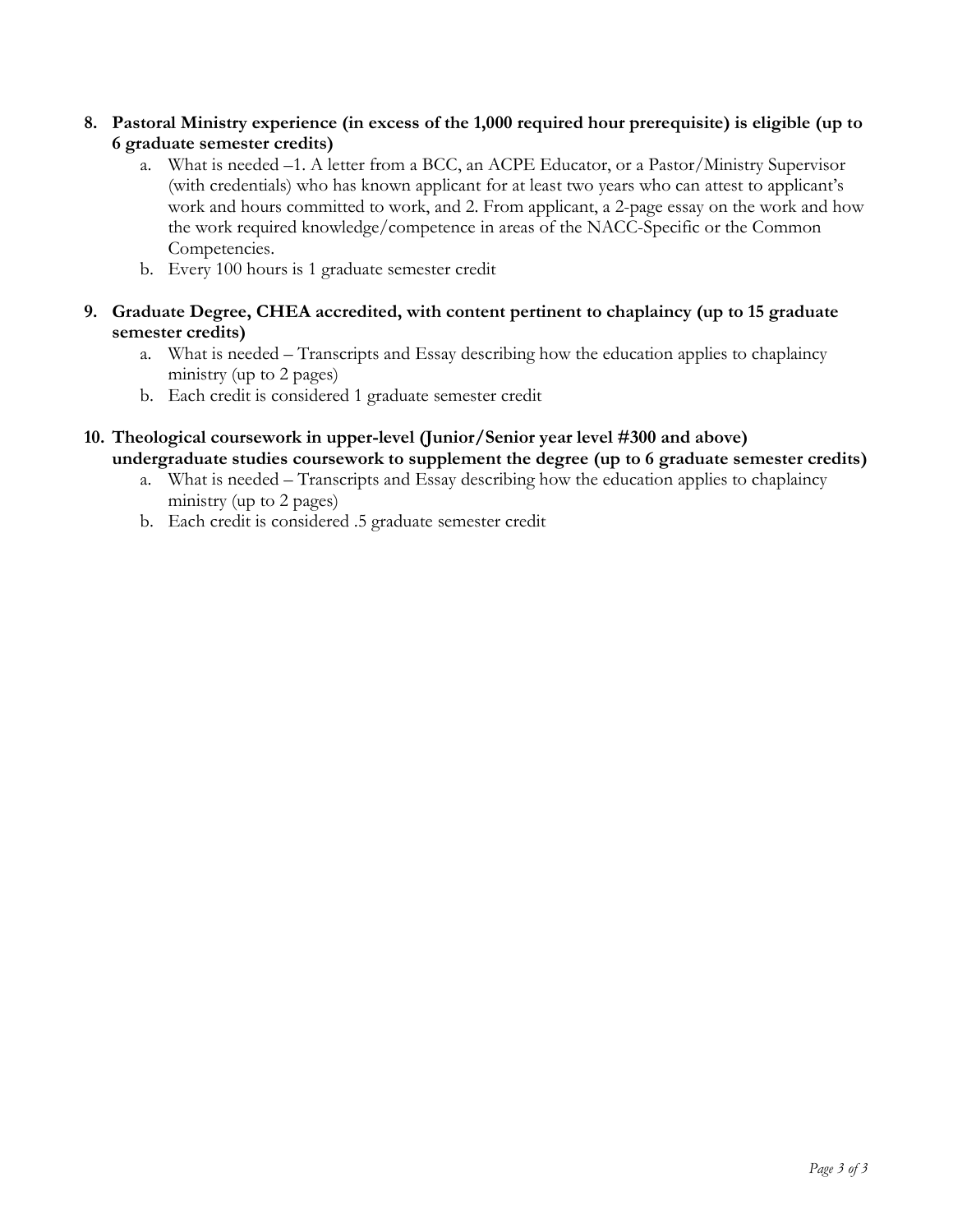

www.nacc.org

# Graduate Degree Equivalency Form for CAC Application (See Graduate Degree Equivalency Form for CAC "Instruction Sheet")

|          |                                    |      |                                                          |      | <b>Personal Information</b>             |       |                                                                                                                       |  |
|----------|------------------------------------|------|----------------------------------------------------------|------|-----------------------------------------|-------|-----------------------------------------------------------------------------------------------------------------------|--|
|          |                                    |      |                                                          |      |                                         |       |                                                                                                                       |  |
|          |                                    |      |                                                          |      |                                         |       | Title: □Rev. □Sister □Brother □Deacon □Mr. □Mrs. □Ms. □Miss □Dr. □Other: _______                                      |  |
|          |                                    |      |                                                          | M.I. |                                         | Last  |                                                                                                                       |  |
|          |                                    |      |                                                          |      |                                         |       | Religious initials (if applicable)                                                                                    |  |
|          | Street Address                     |      |                                                          |      |                                         |       | Apartment / Unit #                                                                                                    |  |
|          |                                    |      |                                                          |      |                                         |       |                                                                                                                       |  |
|          |                                    | City |                                                          |      | State                                   |       | ZIP Code                                                                                                              |  |
|          |                                    |      |                                                          |      |                                         |       |                                                                                                                       |  |
|          |                                    |      |                                                          |      |                                         |       |                                                                                                                       |  |
|          |                                    |      |                                                          |      |                                         |       |                                                                                                                       |  |
|          |                                    |      |                                                          |      | <b>Employment Information</b>           |       |                                                                                                                       |  |
|          |                                    |      |                                                          |      |                                         |       |                                                                                                                       |  |
|          |                                    |      |                                                          |      |                                         |       |                                                                                                                       |  |
| Address: |                                    |      |                                                          |      |                                         |       | <u>. A strong part of the strong part of the strong part of the strong part of the strong part of the strong part</u> |  |
|          | <b>Street Address</b>              |      |                                                          |      |                                         |       |                                                                                                                       |  |
|          | City                               |      |                                                          |      |                                         | State | ZIP Code                                                                                                              |  |
|          |                                    |      |                                                          |      |                                         |       |                                                                                                                       |  |
|          |                                    |      |                                                          |      |                                         |       |                                                                                                                       |  |
|          |                                    |      |                                                          |      |                                         |       |                                                                                                                       |  |
|          |                                    |      |                                                          |      | <b>Resume of Educational Background</b> |       |                                                                                                                       |  |
|          | Please list the most recent first. |      |                                                          |      |                                         |       |                                                                                                                       |  |
|          |                                    |      |                                                          |      |                                         |       |                                                                                                                       |  |
|          |                                    |      | Date Degree Conferred: _________________________________ |      |                                         |       |                                                                                                                       |  |
|          |                                    |      |                                                          |      |                                         |       |                                                                                                                       |  |
|          |                                    |      |                                                          |      |                                         |       |                                                                                                                       |  |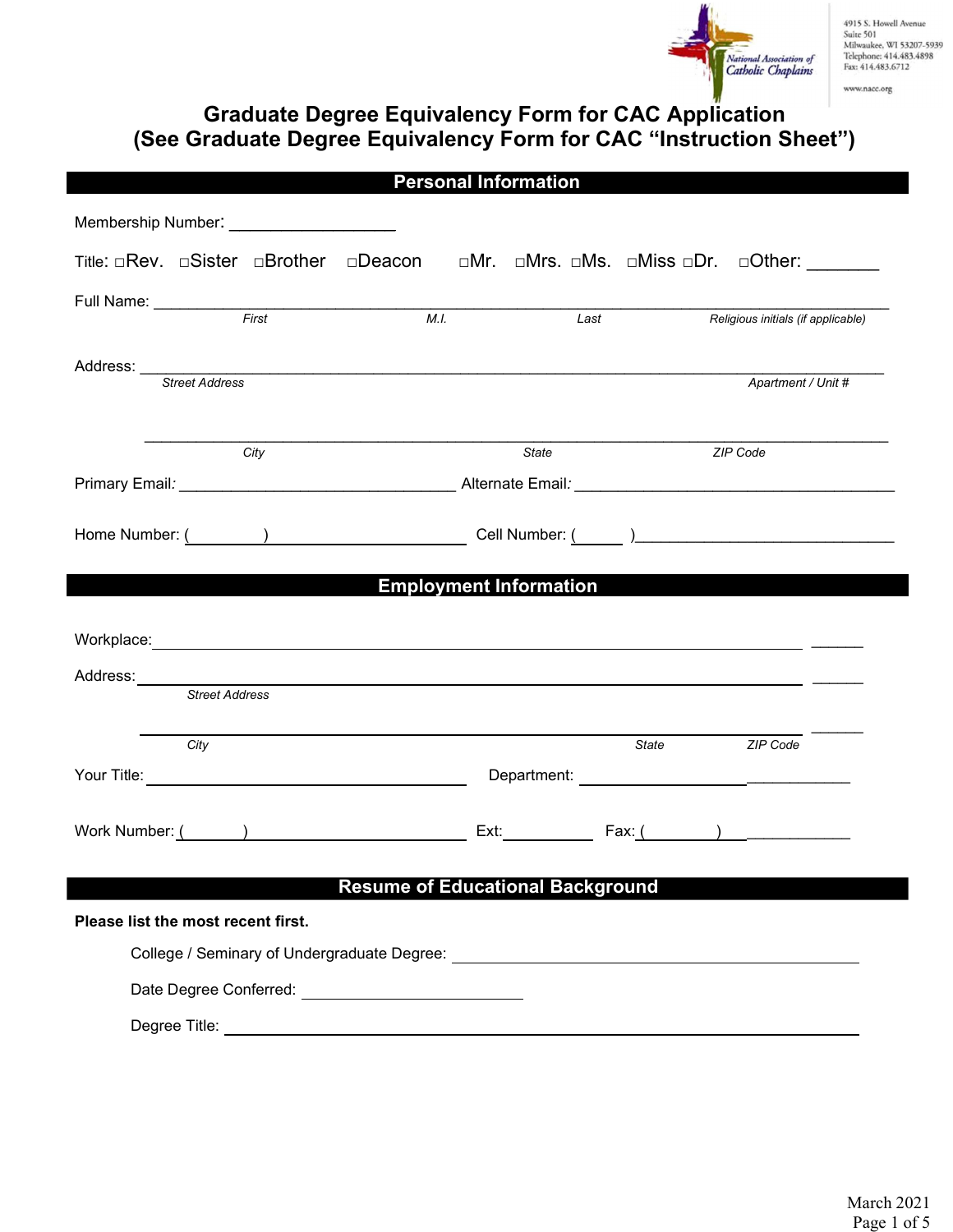Record of Graduate-Level Theological Equivalency and required evidentiary documents. If the space provided on this form is insufficient, use additional sheets as necessary to list items.

1. How many graduate semester credits of graduate-level coursework in Theology from a *CHEA*accredited school are you evidencing that you have completed? (Each credit equals 1 graduate semester credit hour. (On a separate sheet, please include the full name of each course and a brief description of the course, citing its relevance to the provision of spiritual care/chaplaincy)

List Graduate-Level Course Work in Theology (as many credits as applicable):

| <b>Institution</b> | <b>Title of Course</b> | <b>Number of Credits</b> |
|--------------------|------------------------|--------------------------|
|                    |                        |                          |
| <b>Institution</b> | <b>Title of Course</b> | <b>Number of Credits</b> |
| <b>Institution</b> | <b>Title of Course</b> | <b>Number of Credits</b> |
| <b>Institution</b> | <b>Title of Course</b> | <b>Number of Credits</b> |
|                    |                        |                          |
| <b>Institution</b> | <b>Title of Course</b> | <b>Number of Credits</b> |

2. How many graduate semester credits of graduate-level coursework in Theology from a non-CHEA-accredited school are you evidencing that you have completed? **Each** (Each credit equals .5 graduate semester credit) (On a separate sheet, please include the full name of the course, and a brief description of the course, citing its relevance to the provision of spiritual care/chaplaincy)

\_\_\_\_\_\_\_\_\_\_\_\_\_\_\_\_\_\_\_\_\_\_\_\_\_\_\_\_\_\_\_\_\_\_\_\_\_\_\_\_\_\_\_\_\_\_\_\_\_\_\_\_\_\_\_\_\_\_\_\_\_\_\_\_\_\_\_\_\_\_\_\_\_\_\_\_\_\_\_\_\_\_\_\_\_\_ Title **Number of Credits** \_\_\_\_\_\_\_\_\_\_\_\_\_\_\_\_\_\_\_\_\_\_\_\_\_\_\_\_\_\_\_\_\_\_\_\_\_\_\_\_\_\_\_\_\_\_\_\_\_\_\_\_\_\_\_\_\_\_\_\_\_\_\_\_\_\_\_\_\_\_\_\_\_\_\_\_\_\_\_\_\_\_\_\_\_\_ Title **Number of Credits**  $\mathcal{L}_\mathcal{L} = \mathcal{L}_\mathcal{L} = \mathcal{L}_\mathcal{L} = \mathcal{L}_\mathcal{L} = \mathcal{L}_\mathcal{L} = \mathcal{L}_\mathcal{L} = \mathcal{L}_\mathcal{L} = \mathcal{L}_\mathcal{L} = \mathcal{L}_\mathcal{L} = \mathcal{L}_\mathcal{L} = \mathcal{L}_\mathcal{L} = \mathcal{L}_\mathcal{L} = \mathcal{L}_\mathcal{L} = \mathcal{L}_\mathcal{L} = \mathcal{L}_\mathcal{L} = \mathcal{L}_\mathcal{L} = \mathcal{L}_\mathcal{L}$ Title **Number of Credits** \_\_\_\_\_\_\_\_\_\_\_\_\_\_\_\_\_\_\_\_\_\_\_\_\_\_\_\_\_\_\_\_\_\_\_\_\_\_\_\_\_\_\_\_\_\_\_\_\_\_\_\_\_\_\_\_\_\_\_\_\_\_\_\_\_\_\_\_\_\_\_\_\_\_\_\_\_\_\_\_\_\_\_\_\_\_ Title **Number of Credits** Title Number of Credits

List Graduate-Level Course Work in Theology (up to a maximum of 30 credits)

3. How many graduate semester credits of a professional ministry training program applicable to pastoral care ministry are you evidencing that you have completed? (100 hours equal 1 graduate semester credit)

List Professional Ministry Training Programs Applicable to Pastoral Care Ministry (up to 1600 hours):

Type of Ministry Training Program Number of Hours and Training Program Number of Hours and Training Program Number of Hours

Type of Ministry Training Program Number of House Structure and Training Program Number of House Structure and Number of House Structure and Number of House Structure and Number of House Structure and Number of House Struc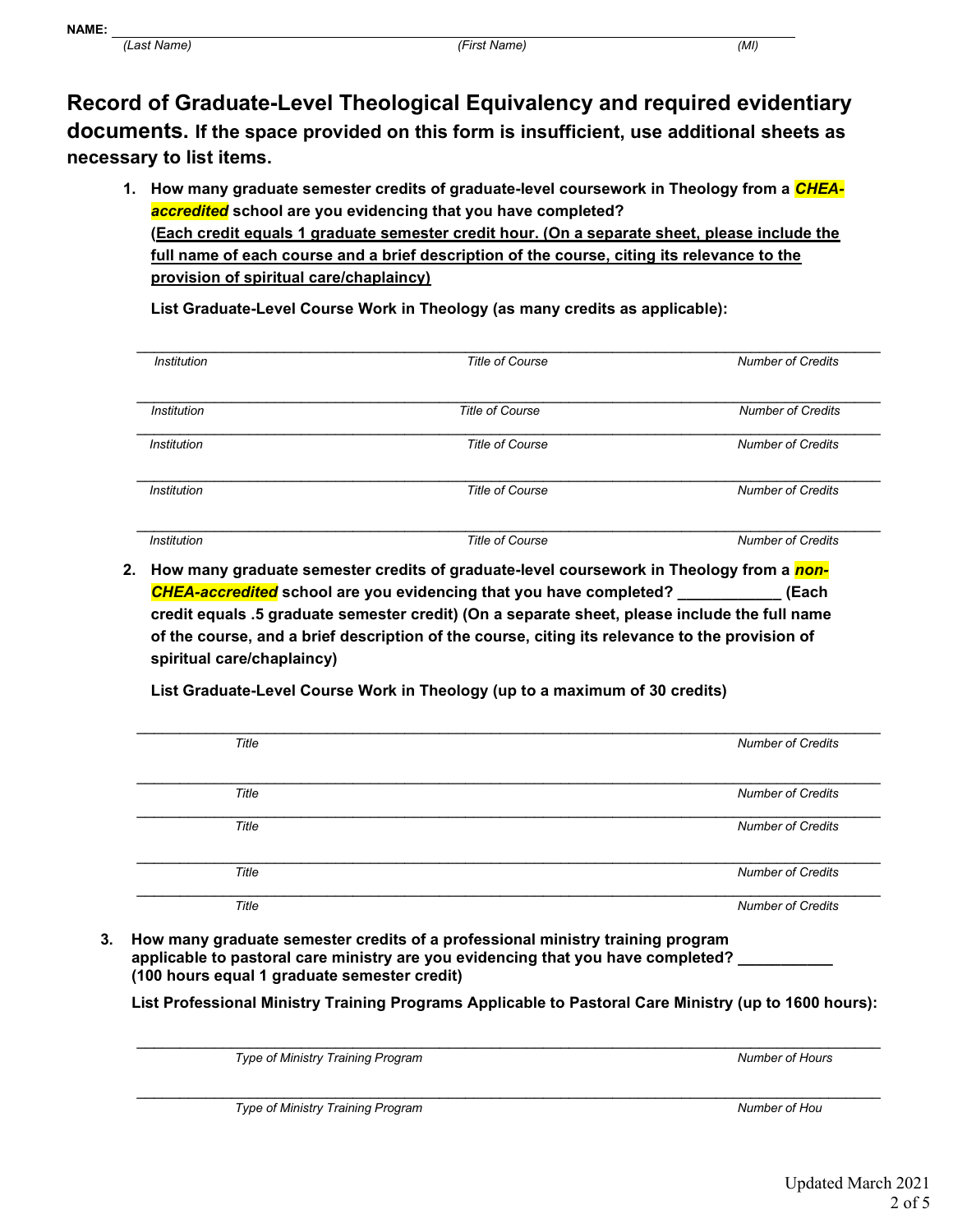(Last Name) (First Name) (MI)

\_\_\_\_\_\_\_\_\_\_\_\_\_\_\_\_\_\_\_\_\_\_\_\_\_\_\_\_\_\_\_\_\_\_\_\_\_\_\_\_\_\_\_\_\_\_\_\_\_\_\_\_\_\_\_\_\_\_\_\_\_\_\_\_\_\_\_\_\_\_\_\_\_\_\_\_\_\_\_\_\_\_\_\_\_\_ Type of Ministry Training Program Number of Hours and Training Program Number of Hours and Training Program Number of Hours and Training and Training and Training and Training and Training and Training and Training and Tra \_\_\_\_\_\_\_\_\_\_\_\_\_\_\_\_\_\_\_\_\_\_\_\_\_\_\_\_\_\_\_\_\_\_\_\_\_\_\_\_\_\_\_\_\_\_\_\_\_\_\_\_\_\_\_\_\_\_\_\_\_\_\_\_\_\_\_\_\_\_\_\_\_\_\_\_\_\_\_\_\_\_\_\_\_\_

Type of Ministry Training Program Number of Hours and Training Program Number of Hours and Training Program Number of Hours and Training and Training and Training and Training and Training and Training and Training and Tra

- 
- 4. How many graduate semester credits of professional development, such as audited graduate courses, or continuing education events have you completed? 100 CEUs/hours equal 1 graduate semester hour)

List Professional Development (may list a maximum of 1,000 CEUs/Hours):

| Event Title        | Date | Number of CEUs/Hours        |
|--------------------|------|-----------------------------|
|                    |      |                             |
| <b>Event Title</b> | Date | Number of CEUs/Hours        |
|                    |      |                             |
| <b>Event Title</b> | Date | Number of CEUs/Hours        |
|                    |      |                             |
| <b>Event Title</b> | Date | <b>Number of CEUs/Hours</b> |

5. How many graduate semester credits NACC-Approved Webinars, E-Learning Sessions or Webinar Recordings have you completed? (100 CEUs/hours equal 1 graduate semester hour)

List NACC-Approved Webinars, E-Learning Sessions or Webinar Recordings (Maximum 1,000 CEUs/Hours):

| Event Title | Date | Number of CEUs/Hours |
|-------------|------|----------------------|
|             |      |                      |
| Event Title | Date | Number of CEUs/Hours |
|             |      |                      |
| Event Title | Date | Number of CEUs/Hours |
|             |      |                      |
| Event Title | Date | Number of CEUs/Hours |

6. How many graduate semester credits of accredited CPE units (see QUA 4) beyond the 2 required units, or other Supervised Education by qualified mentors have you completed? (100 hours equal 1 graduate semester credit) \_\_\_\_\_\_\_\_\_\_\_\_

List Mentored/Supervised Education (up to a maximum of 600 hours):

| Mentor/Supervisor | Dates | <b>Number of Hours</b> |
|-------------------|-------|------------------------|
|                   |       |                        |
|                   |       |                        |
| Mentor/Supervisor | Dates | <b>Number of Hours</b> |
|                   |       |                        |
|                   |       |                        |
| Mentor/Supervisor | Dates | <b>Number of Hours</b> |
|                   |       |                        |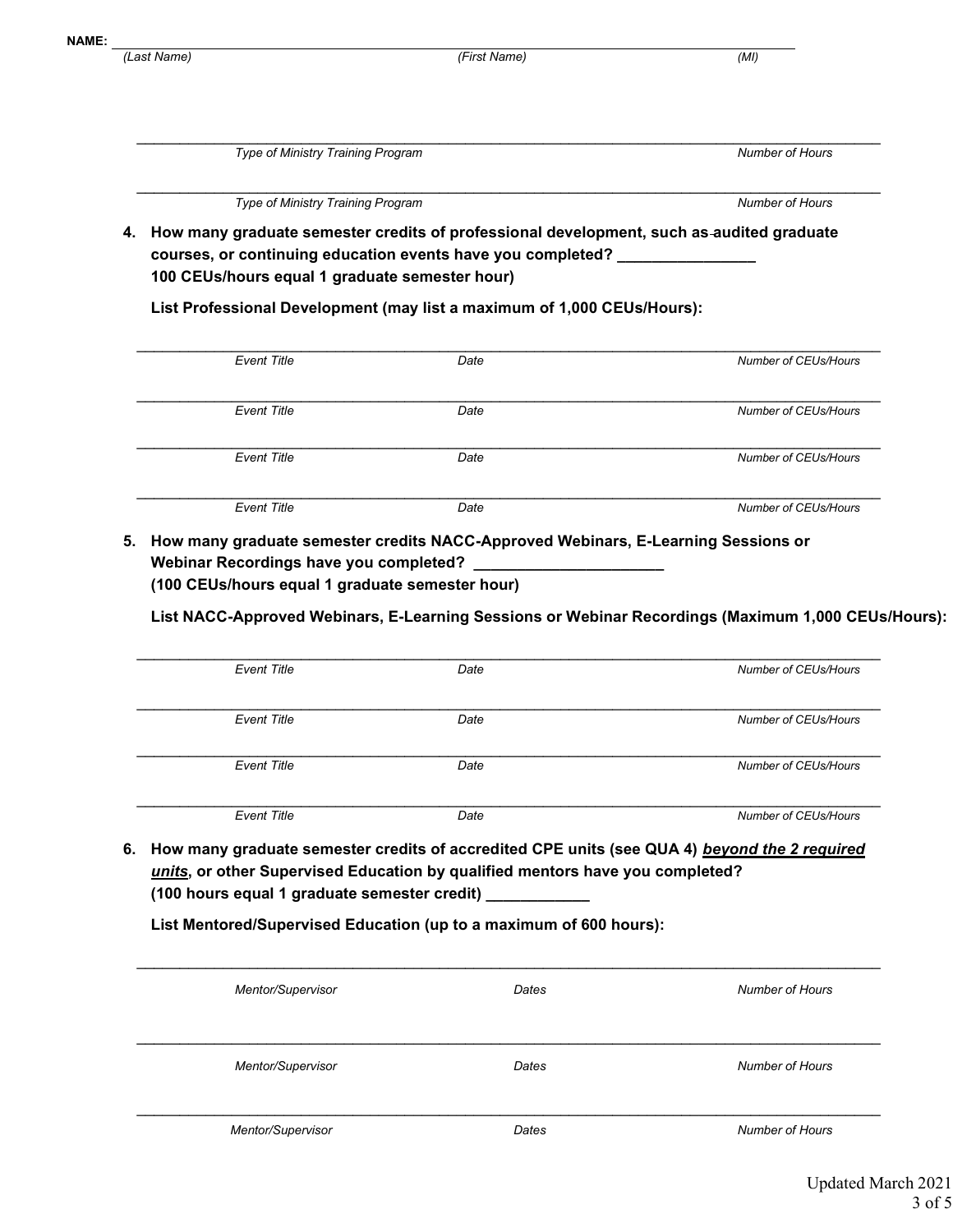$\frac{1}{2}$ 

7. How many graduate semester credits of Professional/Pastoral teaching/published writing evidencing knowledge and application of theological areas of study have you completed?

(100 hours equal 1 graduate semester credit)

List Professional/Pastoral teaching/published writing (maximum 600 hours, each presentation may be counted only once):

| Title | Type of Teaching/Writing/Etc. | Number of Hours |  |
|-------|-------------------------------|-----------------|--|
| Title | Type of Teaching/Writing/Etc. | Number of Hours |  |
| Title | Type of Teaching/Writing/Etc. | Number of Hours |  |
| Title | Type of Teaching/Writing/Etc. | Number of Hours |  |

8. How many graduate semester credits beyond the required 1,000 hours) of Pastoral Ministry Experience have you completed? (100 hours equal 1 graduate semester hour.)

List Professional Ministry Experience (may list maximum of 600 hours):

| <b>Person Attesting Experience</b> | <b>Title/Certification Credentials</b> | Number of Hours        |
|------------------------------------|----------------------------------------|------------------------|
| <b>Person Attesting Experience</b> | <b>Title/Certification Credentials</b> | <b>Number of Hours</b> |
| <b>Person Attesting Experience</b> | <b>Title/Certification Credentials</b> | Number of Hours        |
| <b>Person Attesting Experience</b> | <b>Title/Certification Credentials</b> | <b>Number of Hours</b> |

9. How many graduate semester credits from a CHEA accredited graduate degree with content pertinent to chaplaincy do you have?

(Each credit equals 1 graduate semester hour) (On a separate sheet, please include the full name of each course and a brief description of the course, citing its relevance to the provision of spiritual care/chaplaincy.)

List Graduate Degree, Institution, and coursework with content pertinent to chaplaincy (Max. of 15 credits):

| Graduate Degree Title  | Institution Graduate Degree Earned |
|------------------------|------------------------------------|
| <b>Title of Course</b> | Number of credits                  |
| <b>Title of Course</b> | Number of credits                  |
| <b>Title of Course</b> | Number of credits                  |